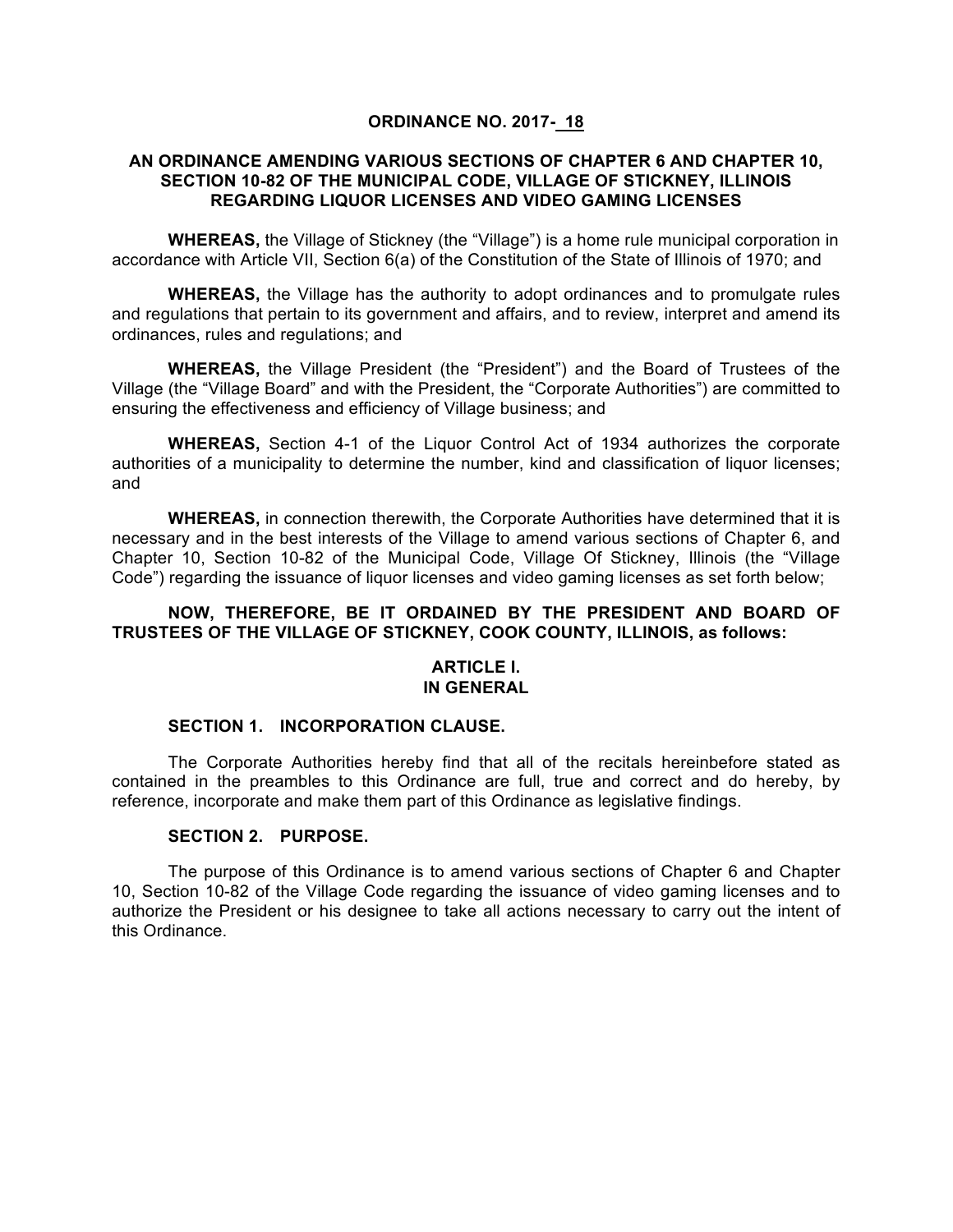#### **ARTICLE II.**

## **AMENDMENT OF VARIOUS SECTIONS OF CHAPTER 6 AND CHAPTER 10, SECTION 10- 82 OF THE MUNICIPAL CODE, VILLAGE OF STICKNEY, ILLINOIS**

## **SECTION 3.0. AMENDMENT OF CHAPTER 6, SECTION 6-1.**

That the Village Code is hereby amended, notwithstanding any provision, ordinance, resolution or Village Code section to the contrary, by amending Chapter 6, Section 6-1, which Section shall be amended as follows:

#### **Sec. 6-1. - Definitions.**

The following words, terms and phrases, when used in this chapter, shall have the meanings ascribed to them in this section, except where the context clearly indicates a different meaning:

*Alcoholic liquor* means alcohol, spirits, wine and beer, and every liquid or solid, patented or not, containing alcohol, spirits, wine or beer, containing over one-half of one percent of alcohol by volume, and capable of being consumed as a beverage by a human being.

**State Law reference—** Similar provisions, 235 ILCS 5/1-3.05.

*Club* means a corporation organized under the laws of this state, not for pecuniary profit, solely for the promotion of some common object other than the sale or consumption of alcoholic liquors, kept, used and maintained by its members through the payment of annual dues, and owning, hiring or leasing a building or space in a building, of such extent and character as may be suitable and adequate for the reasonable and comfortable use and accommodation of its members and their guests and provided with suitable and adequate kitchen and dining room space and equipment and maintaining a sufficient number of servants and employees for cooking, preparing and serving food and meals for its members and their guests; provided, that such club files with the local liquor control commissioner at the time of its application for a license under this chapter two copies of a list of names and residences of its members, and similarly files within ten days of the election of any additional member his name and address; and, provided further, that its affairs and management are conducted by a board of directors, executive committee, or similar body chosen by the members at their annual meeting and that no member or any officer, agent, or employee of the club is paid, or directly or indirectly receives, in the form of salary or other compensation any profits from the distribution or sale of alcoholic liquor to the club or the members of the club or its guests introduced by members beyond the amount of such salary as may be fixed and voted on at any annual meeting by the members or by its board of directors or other governing body out of the general revenue of the club.

*Hotel* means every building or other structure kept, used, maintained, advertised and held out to the public to be a place where food is actually served and consumed and where sleeping accommodations are offered for pay to travelers and guests, whether transient, permanent or residential, in which 25 or more rooms are used for the sleeping accommodations of such guests and having one or more public dining rooms where meals are served to such guests, such sleeping accommodations and dining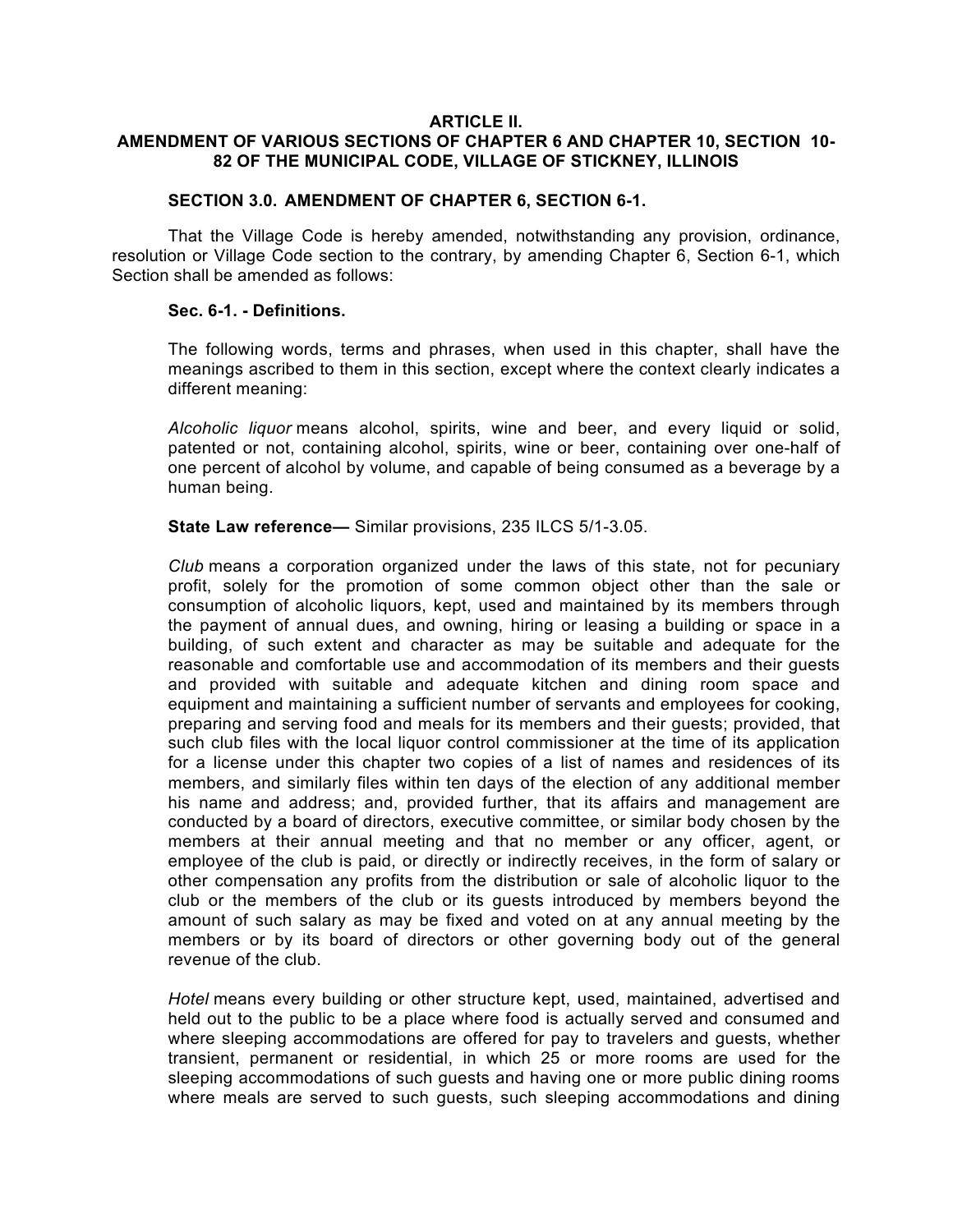rooms being conducted in the same building or buildings, in connection therewith, and such building or buildings, structure or structures being provided with adequate and sanitary dining room and kitchen equipment and capacity.

**State Law reference—** Similar provisions, 235 ILCS 5/1-3.25.

*Licensee* means any person or club holding a license under the provisions of this chapter.

*Liquor Control Act* means that act approved January 31, 1934 entitled "An Act Relating to Alcoholic Liquors," being Laws 1933—1934, Second Special Session, page 57 (235 ILCS 5/1-1 et seq.).

*Original package* means any bottle, flask, jug, can, cask, barrel, keg, hogshead or other receptacle or container, whatsoever used, corked or capped, sealed and labeled by the manufacturer of alcoholic liquor, to contain and to convey any alcoholic liquor.

**State Law reference—** Similar provisions, 235 ILCS 5/1-3.06.

*Restaurant* means any public place kept, used, maintained, advertised and held out to the public to be a place where meals are served, and where meals are actually and regularly served, without sleeping accommodations, such space being provided with adequate and sanitary kitchen and dining room equipment and capacity and having employed therein a sufficient number and kind of employees to prepare, cook and serve suitable food for its guests.

**State Law reference—** Similar provisions, 235 ILCS 5/1-3.23.

*Retail sale* means sale for use or consumption and for resale in any form.

**State Law reference—** Similar provisions, 235 ILCS 5/1-3.17.

*Video Gaming Act* means The Video Gaming Act (230 ILCS 40/1 et seq.)

*Video Gaming Café* means a licensed establishment whose primary source of revenue is the conduct of video gaming and which offers alcohol and food only as a secondary amenity.

*Video Gaming Equipment* means video gaming terminals, associated video gaming equipment and major components or parts.

*Video Gaming Operation*, as the context requires, means the conducting of video gaming and all related activities.

*Video Gaming Terminal* means any electronic video game machine that, upon insertion of cash, is available to play or simulate the play of a video game, including, but not limited to, video poker, line up and blackjack, as authorized by the Illinois Gaming Board utilizing a video display and microprocessors in which the player may receive free games or credits that can be redeemed for cash. The term does not include a machine that directly dispenses coins, cash or tokens or is for amusement purposes only.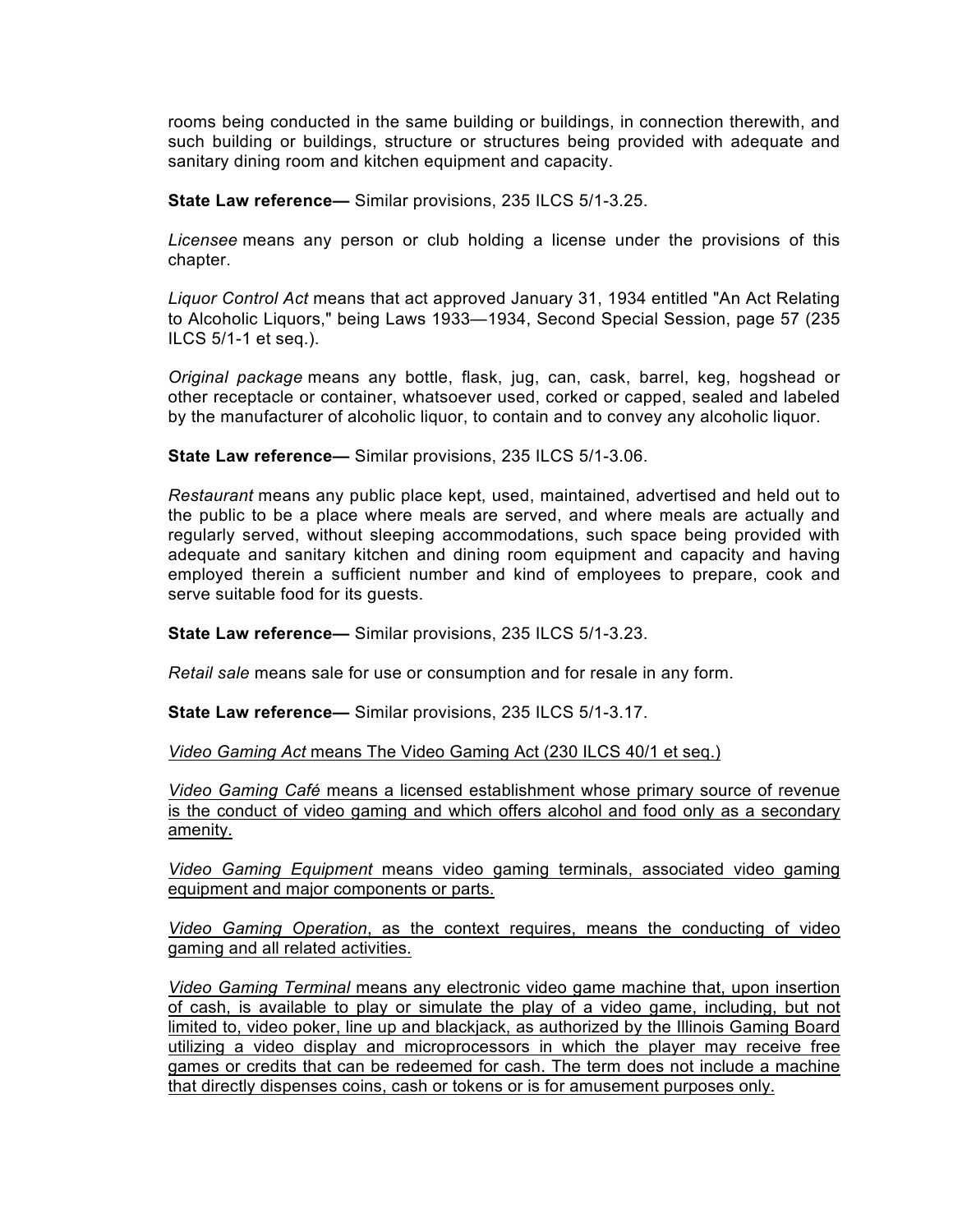## **SECTION 3.1. AMENDMENT OF CHAPTER 6, SECTION 6-5.**

That the Village Code is hereby amended, notwithstanding any provision, ordinance, resolution or Village Code section to the contrary, by amending Chapter 6, Section 6-5, which Section shall be amended as follows:

## **Sec. 6-5. - Hours of operation.**

It shall be unlawful to sell alcoholic liquors at retail except during the hours provided in the following schedule:

| <b>Class of License</b> | <b>Hours</b>                                        |
|-------------------------|-----------------------------------------------------|
| C                       | 8:00 a.m. through 2:00 a.m. of the following day.   |
| D                       | 8:00 a.m. through 2:00 a.m. of the following day.   |
| Ε                       | 8:00 a.m. through 2:00 a.m. of the following day.   |
| F                       | 8:00 a.m. through 2:00 a.m. of the following day.   |
| G                       | 8:00 a.m. through 2:00 a.m. of the following day.   |
| H                       | 8:00 a.m. through 2:00 a.m. of the following day.   |
|                         | 9:00 a.m. through 12:01 a.m. for days of licensing. |
| J                       | 9:00 a.m. through 12:01 a.m. for days of licensing. |
| Κ                       | 8:00 a.m. through 2:00 a.m. of the following day.   |

No patron or any member of the public shall enter or remain in any premises from which alcoholic liquor is licensed to be sold at retail, pursuant to classes C, D, F, and G, and K between the hours of 2:00 a.m. and 8:00 a.m. on any day. Establishments permitted to sell liquor pursuant to a license under class H may allow the public to enter upon the premises between the hours of 2:00 a.m. and 8:00 a.m. of the following day, provided however, that liquor shall not be made available for display or purchase from 2:00 a.m. through 8:00 a.m. No liquor shall be served for any type of consumption on or off the premises for licenses under class E licenses between the hours of 2:00 a.m. and 8:00 a.m. No alcoholic liquor of any type shall be sold on the premises or off the premises for classes I and J licenses between the hours of 12:01 a.m. and 8:30 a.m. each day of the licenses for the special events.

No person licensed hereunder as a seller of alcoholic liquor, either personally or through his agents or employees, shall sell or permit to be sold, offer for sale, dispense or permit dispensing, or give away any alcoholic liquor during the time periods stated within this section 6-5. This section further prohibits all persons, whether members of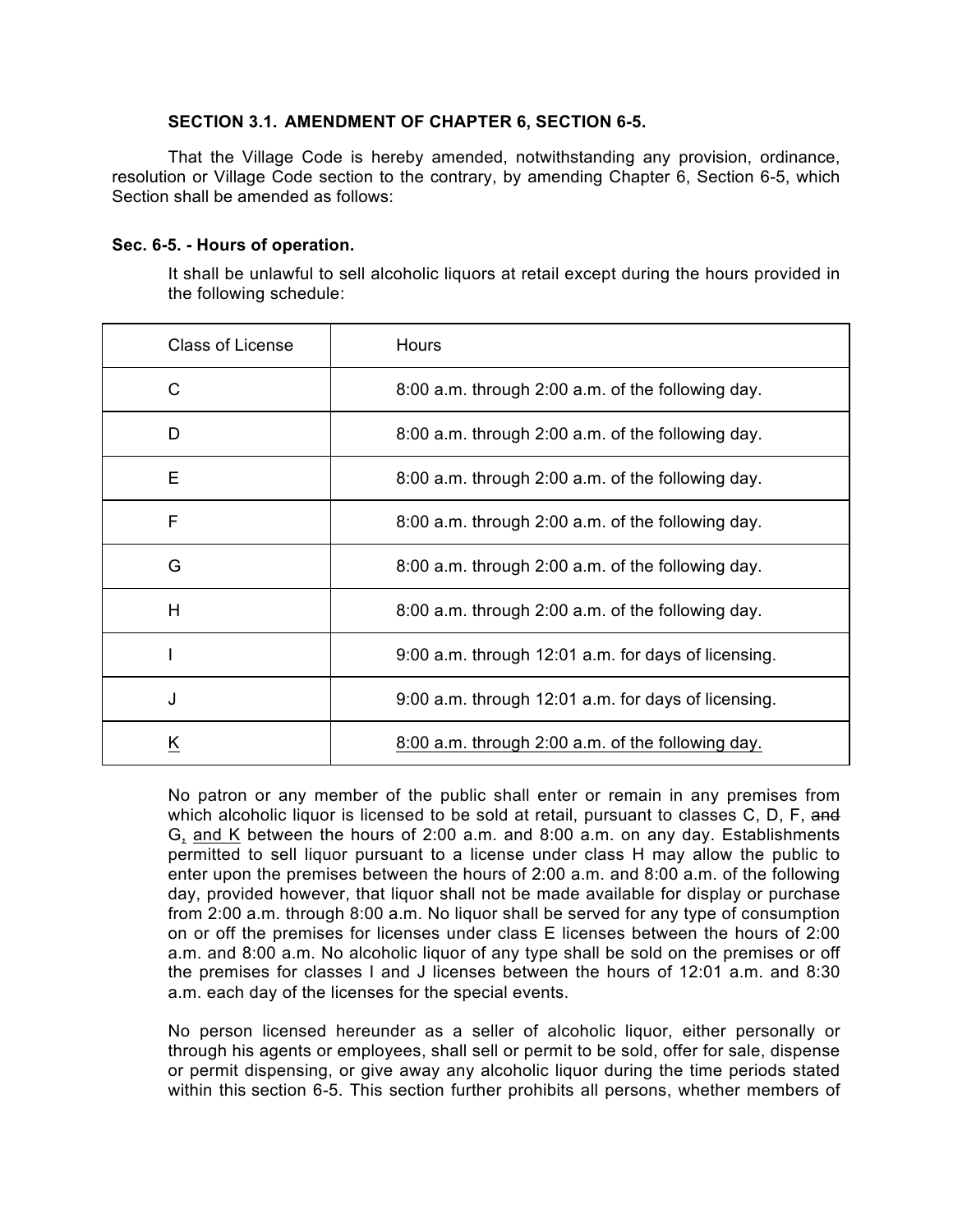the public or off-duty agents of the licensee, from consuming or being in possession of alcoholic liquor in or upon the premises of a licensee during the above stated hours.

## **SECTION 3.2. AMENDMENT OF CHAPTER 6, SECTION 6-43.**

That the Village Code is hereby amended, notwithstanding any provision, ordinance, resolution or Village Code section to the contrary, by amending Chapter 6, Section 6-43, which Section shall be amended as follows:

#### **Sec. 6-43. - Classes of licenses.**

There shall be the following classes of local liquor licenses:

(1) *Class C.* A class C liquor license shall authorize the sale of any and all alcoholic liquor for consumption on the premises only, not retail sale for outside consumption.

(a) No video gaming terminals shall be permitted on any premises operating under a Class C liquor license, except upon the majority vote of the Board of Trustees of the Village.

(b) Notwithstanding the foregoing, any Class C licensee operating video gaming terminals as of September 1, 2017 may continue its video gaming operations until the licensee leases, transfers, or otherwise assigns his interest in the premise, at which point this exemption shall terminate.

(2) *Class D.* A class D package license shall authorize the sale of any type of alcoholic liquor only in the original package and for consumption off premises only.

(3) *Class E.* A class E restaurant license shall authorize the retail sale, in restaurants only, where food is the main source of revenue, of alcoholic liquor for consumption on the premises where sold only. Under this license, alcoholic liquor may only be sold concurrent with and ancillary to the service of food.

(a) No video gaming terminals shall be permitted on any premises operating under a Class E liquor license, except upon the majority vote of the Board of Trustees of the Village.

(b) Notwithstanding the foregoing, any Class E licensee operating video gaming terminals as of September 1, 2017 may continue its video gaming operations until the licensee leases, transfers, or otherwise assigns his interest in the premise, at which point this exemption shall terminate.

(4) *Class F.* A class F club license shall be a charitable organization recognized by the local liquor control commissioner, which shall authorize the sale of alcoholic liquor by such club for consumption on the premises only, not for retail sale or for consumption outside the premises.

(a) No video gaming terminals shall be permitted on any premises operating under a Class F liquor license, except upon the majority vote of the Board of Trustees of the Village.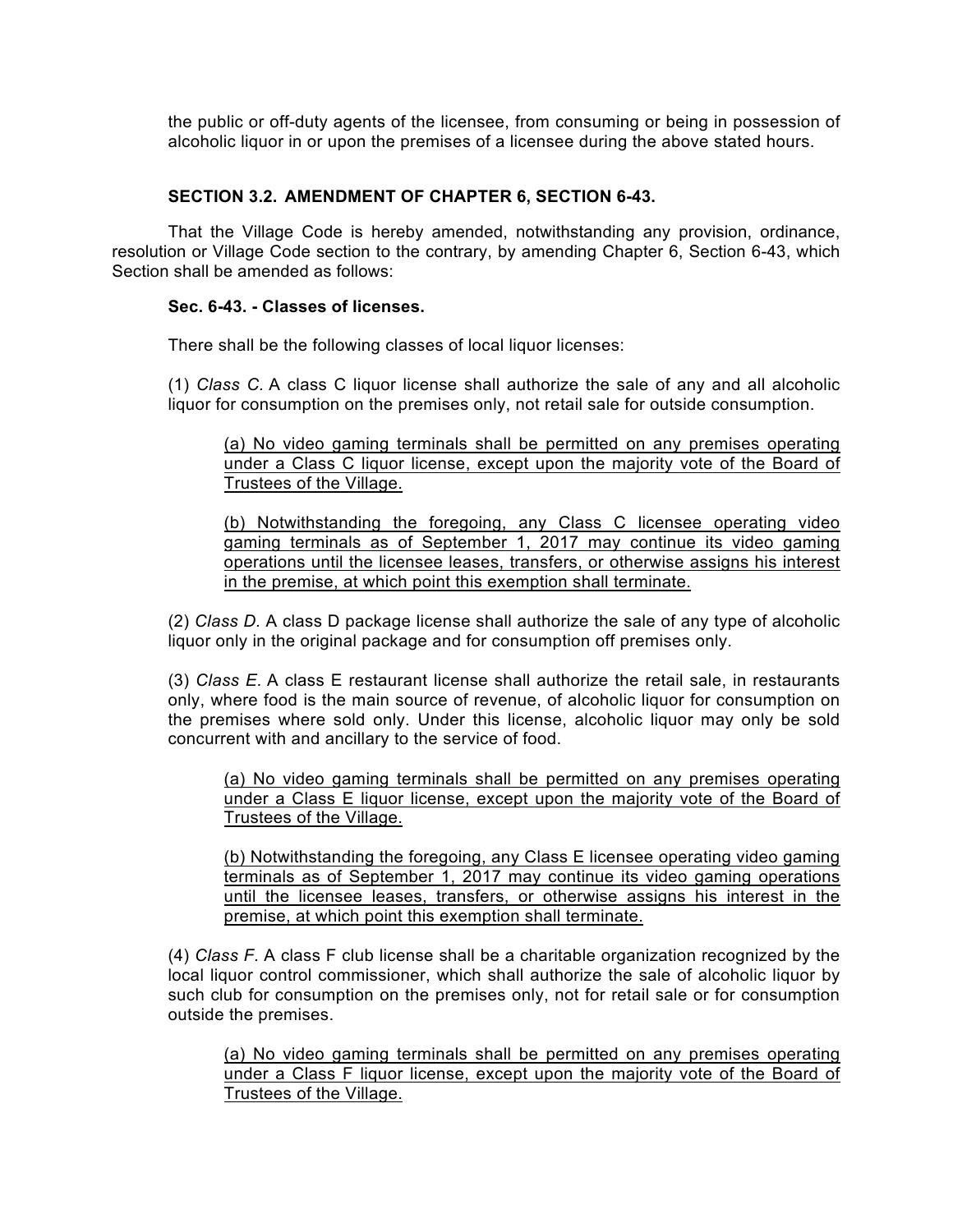(b) Notwithstanding the foregoing, any Class F licensee operating video gaming terminals as of September 1, 2017 may continue its video gaming operations until the licensee leases, transfers, or otherwise assigns his interest in the premise, at which point this exemption shall terminate.

(5) *Class G.* A class G beer and wine license authorizes the sale of beer and wine only, for consumption on the premises only, not for the retail sale of beer and wine for consumption or use outside the premises.

(a) No video gaming terminals shall be permitted on any premises operating under a Class G liquor license, except upon the majority vote of the Board of Trustees of the Village.

(b) Notwithstanding the foregoing, any Class G licensee operating video gaming terminals as of September 1, 2017 may continue its video gaming operations through December 31, 2017. As of January 1, 2018, any Class G licensee operating video gaming terminals as of that date shall be required to obtain a Class K license in order to continue operating video gaming terminals.

(6) *Class H.* A class H license shall authorize the storage, distribution and retail sale of alcoholic liquor, commonly known as beer and wine only, in their original packages, not for consumption on the premises where sold, but where the beer and wine only is intended for delivery to or to be taken away by the consumer.

(7) *Class I.* A class I special event license shall authorize the sale of beer and wine only at special events for consumption on the premises only. A license shall be purchased for each location, and no license shall be transferred. The license shall be for a maximum of seven days from the date issued.

(8) *Class J.* A class J license, all types of special event licenses, shall authorize the sale of alcoholic liquor at special events for consumption on the premises only. A license shall be purchased for each location, and no license shall be transferred. The license shall be for a maximum of seven days from the date issued.

(9) *Class K.* A class K license shall authorize the sale of beer and wine only for consumption on the premises only at a video gaming café, and not for the retail sale of beer and wine for consumption or use outside the premises. A class K license is nontransferable. A class K license does not confer a video gaming sticker.

#### **SECTION 3.3. AMENDMENT OF CHAPTER 6, SECTION 6-44.**

That the Village Code is hereby amended, notwithstanding any provision, ordinance, resolution or Village Code section to the contrary, by amending Chapter 6, Section 6-44, which Section shall be amended as follows:

The fee for a village liquor license shall be as indicated in the following: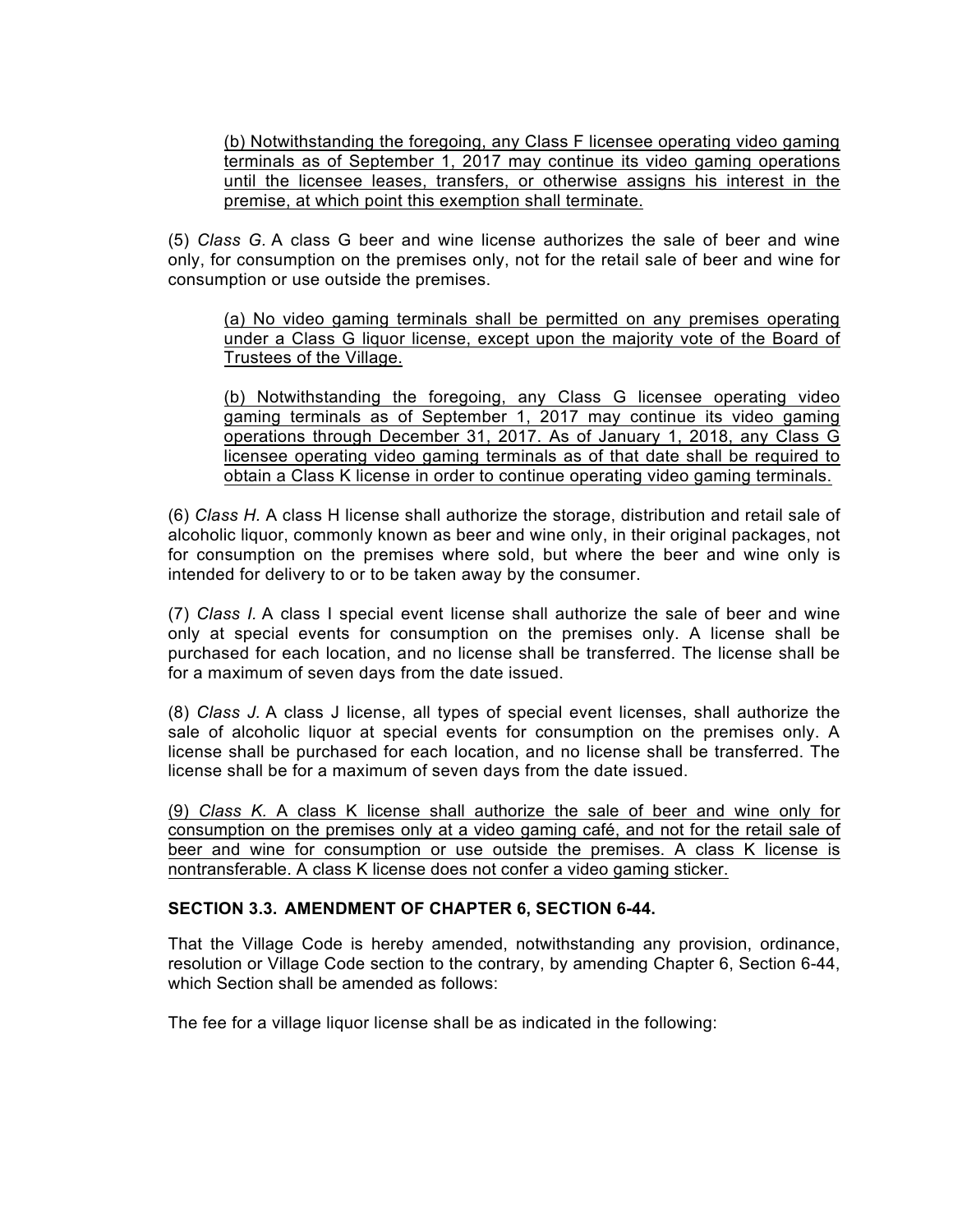| <b>Class of License</b> | Fee      |
|-------------------------|----------|
| C, annually             | \$750.00 |
| D, annually             | 750.00   |
| E, annually             | 750.00   |
| F, annually             | 75.00    |
| G, annually             | 500.00   |
| H, annually             | 250.00   |
| I, per day              | 50.00    |
| J, per day              | 100.00   |
| K, annually             | 750.00   |

Such fees shall be prorated on a semiannual basis. All such fees shall be paid to the local liquor control commissioner at the time application is made, and shall be forthwith turned over to the treasurer. If the license applied for is denied, the fee shall be returned to the applicant; if the license is granted, then the fee shall be nonrefundable and shall be deposited in the general corporate fund or in such other fund as shall have been designated by the board of trustees by proper action.

# **SECTION 3.3. AMENDMENT OF CHAPTER 6, SECTION 6-45.**

That the Village Code is hereby amended, notwithstanding any provision, ordinance, resolution or Village Code section to the contrary, by amending Chapter 6, Section 6-45, which Section shall be amended as follows:

# **Sec. 6-45. - Number.**

There shall be issued in the village no more than six class C licenses; provided, however, that satellite stations existing under any class C licenses issued to the Hawthorne Race Track or any concessionaire connected therewith shall not be included in or considered a part of the six class C licenses. There shall be issued in the village no more than three class D licenses. There shall be issued in the village no more than two class E licenses. There shall be issued in the village no more than three class F licenses. There shall be issued in the village no more than six class G licenses. There shall be issued in the village no more than one class H license. There shall be issued in the village no more than four class K licenses, except as authorized upon the majority vote of the Board of Trustees.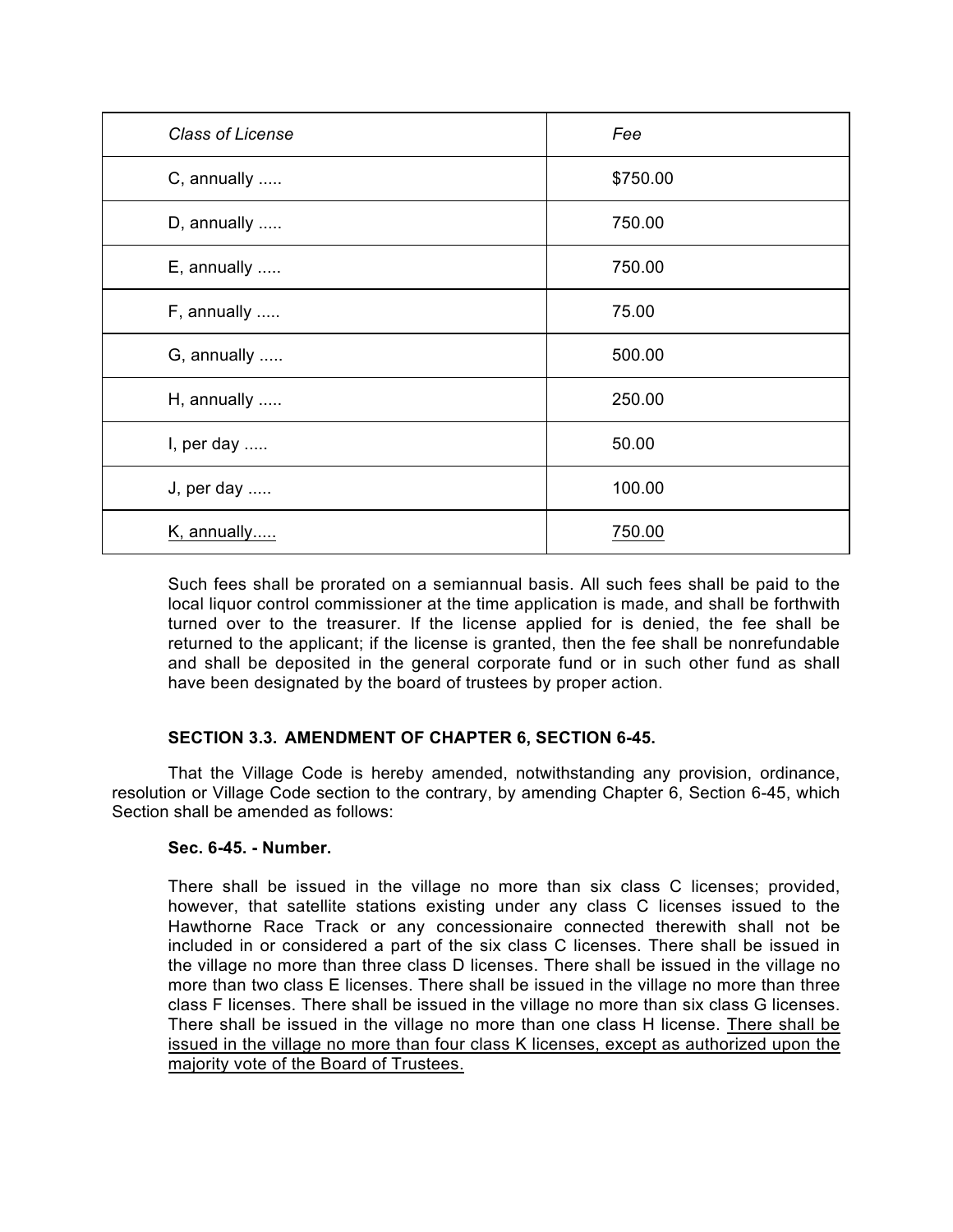## **SECTION 3.4. AMENDMENT OF CHAPTER 6, SECTION 6-49.**

That the Village Code is hereby amended, notwithstanding any provision, ordinance, resolution or Village Code section to the contrary, by amending Chapter 6, Section 6-49, which Section shall be amended as follows:

## **Sec. 6-49. - Restrictions on issuance and retention of certain classes of E licenses.**

## (1) Class E Licenses

A class E restaurant license may be issued and retained by an establishment which:

(1A) Has a seating capacity at tables for a minimum of 50 persons for food services;

(2B) Is in fact operated as a restaurant; and

(3C) Offers its patrons full and complete meals, including dinner menu, and in which the serving of alcoholic beverages is incidental and complimentary to the service of such meals.

No such license shall be granted to or retained by any establishment in which the facilities for food preparation and service are not primarily those of a restaurant. Without limiting the generality of the foregoing, limited food service, such as provided by lounges, luncheonettes, diners, coffee shops, drive-ins, etc., do not satisfy the requirements for this license classification.

No video gaming terminals shall be permitted on any premises operating under a Class E liquor license, except upon the majority vote of the Board of Trustees of the Village.

Notwithstanding the foregoing, any Class E licensee operating video gaming terminals as of September 1, 2017 may continue its video gaming operations until the licensee leases, transfers, or otherwise assigns his interest in the premise, at which point this exemption shall terminate.

#### (2) Class K Licenses

(A) No class K license shall be issued to any applicant for a premises that is within 1,000 feet of the property line for an existing class K licensed establishment, except as authorized upon the majority vote of the Board of Trustees. This restriction shall not apply to any premises which operates video gaming terminals as of September 1, 2017.

(B) No class K license shall be issued to any establishment which is within 100 feet of any public or private elementary or secondary school.

(C) No class K license shall be issued to any establishment which is within 1,000 feet of any horse racing or riverboat gambling facility.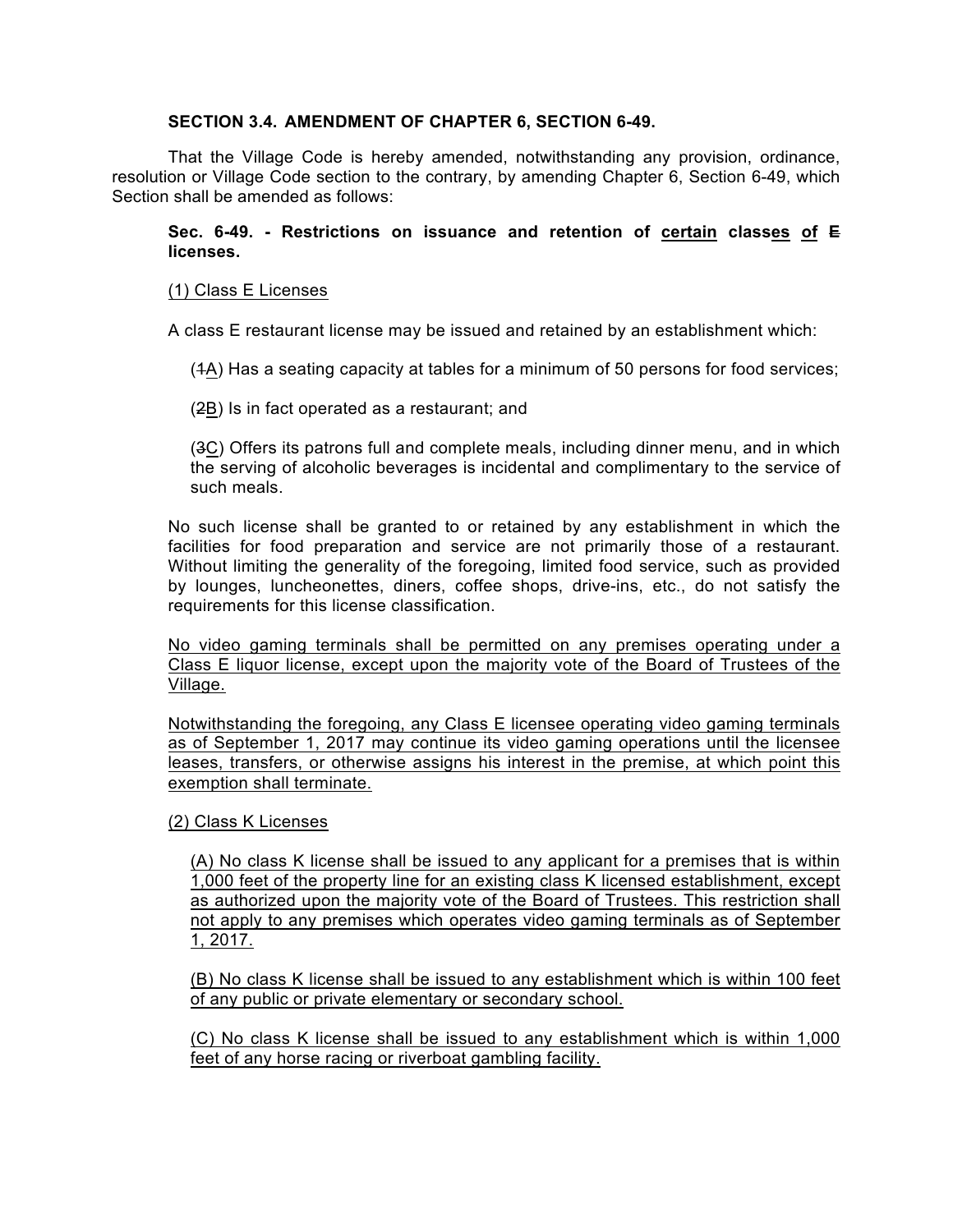## (D) After September 1, 2017, no class K license shall be issued to any establishment which has been operational and open to the public for a period of less than six months, except as authorized upon the majority vote of the Board of Trustees.

## **SECTION 3.5. AMENDMENT OF CHAPTER 10, SECTION 10-82.**

That the Village Code is hereby amended, notwithstanding any provision, ordinance, resolution or Village Code section to the contrary, by amending Chapter 10, Section 10-82, which Section shall be amended as follows:

## **Sec. 10-82. - Video gaming permitted only on premises where alcoholic liquor is sold at retail—Payment of license sticker fee.**

(a) Any establishment within the village which is licensed to sell alcoholic liquor pursuant to a class K liquor license, unless otherwise authorized pursuant to Section 6- 43, and has obtained a license to operate a video gaming terminal from the Illinois Gaming Board at such premises shall be required to apply for and obtain a video gaming sticker from the village for each video gaming terminal located at such establishment.

(b) Any person licensed to sell alcoholic liquor pursuant to a Class K liquor license, unless otherwise authorized pursuant to Section 6-43, may apply to the liquor control commissioner for a village video gaming sticker on an application form provided by the village and shall specify the name and address of the operator of the premises and the name and address of the owner of each video gaming terminal for which a video gaming sticker is being sought.

(c) The license sticker fee for the operator of the premises shall be \$500.00 per year, payable annually in advance, for each video gaming terminal set up for operation, leased or distributed to the operator of the premises. The license sticker fee for the owner of each video gaming terminal shall be \$500.00 per year, payable annually in advance, for each video terminal set up for operation.

(d) All video gaming terminals at premises within the village shall display a village video gaming sticker at all times.

(e) Village gaming stickers shall not be issued for any video gaming terminal on any premise that is located within 1,000 feet of a horse racing or riverboat gambling facility or is located within 100 feet of a school or place of worship. The restriction does not apply if the church or school is established after the issuance of the liquor license.

(f) No more than five video gaming terminals may be located on any premises where alcoholic liquor is sold.

(g) Video gaming terminals must be located in an area that is restricted to persons over 21 years of age. The entrance to such area must be within the view of at least one employee.

(h) No holder of a license to sell alcoholic liquor may cause or permit any person under the age of 21 years to use or play a video gaming device.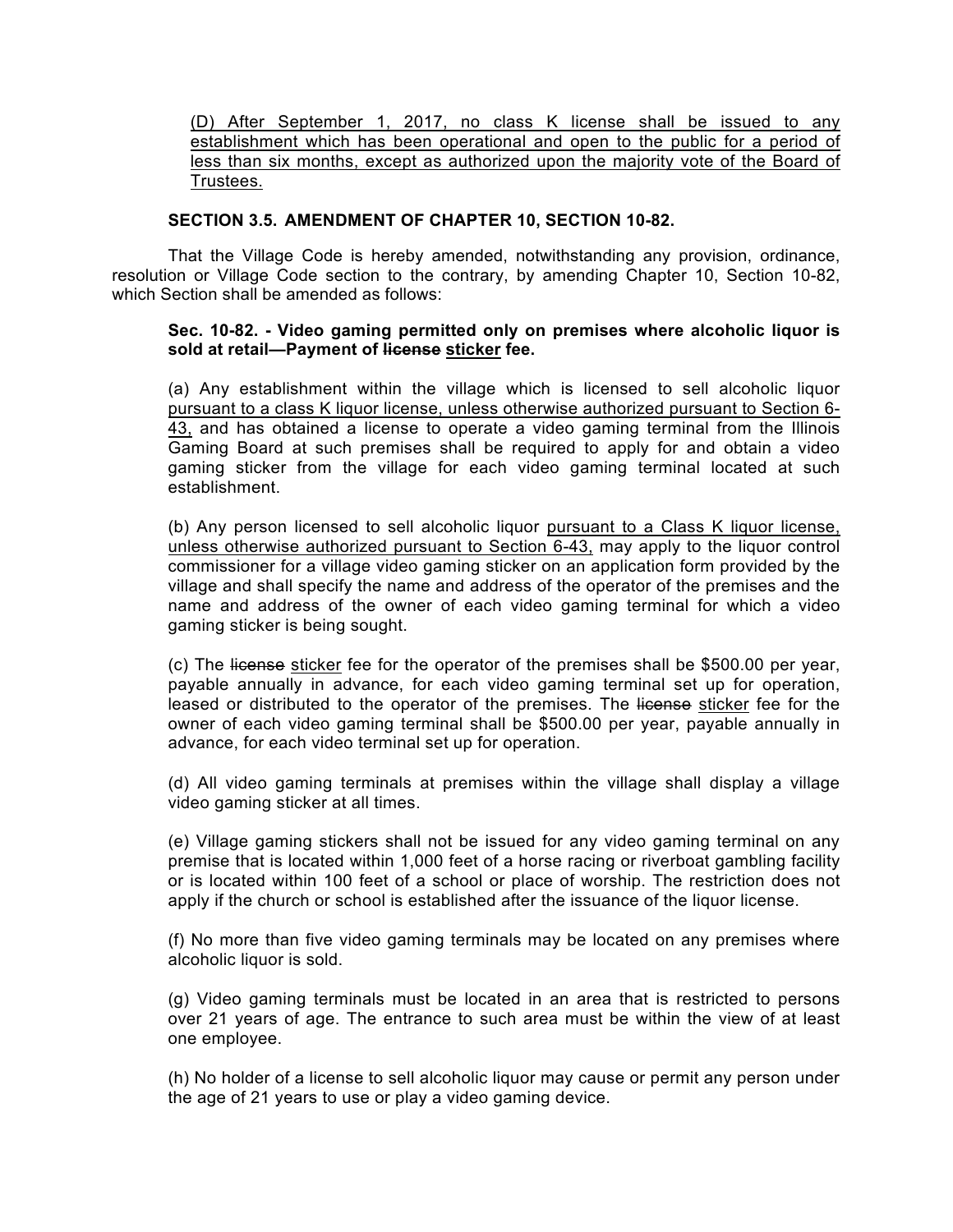(i) Video gaming may be played only during the hours of operation for the consumption of alcohol at that establishment.

(j) Any holder of a liquor license must comply with any provision of the act and must also follow all rules, regulations and restrictions imposed by the Illinois Gaming Board.

(k) Annual fees to be paid shall be for a calendar year without proration should the video gaming terminal operate for any portion of any calendar year.

(l) Any violation of any provision of this section shall be deemed a violation of the provisions of this chapter and subject to enforcement.

(m) No video gaming sticker shall be issued for any establishment which has been in operation and open to the public at its current location for fewer than six months, except as authorized by a majority vote of the Board of Trustees.

#### **SECTION 3.6. OTHER ACTIONS AUTHORIZED.**

The officers, employees and/or agents of the Village shall take all action necessary or reasonably required to carry out, give effect to and consummate the amendments contemplated by this Ordinance and shall take all action necessary in conformity therewith. The officers, employees and/or agents of the Village are specifically authorized and directed to draft and disseminate any and all necessary forms or notices to be utilized in connection with the intent of this Ordinance.

#### **ARTICLE III. HEADINGS, SAVINGS CLAUSES, PUBLICATION, EFFECTIVE DATE**

## **SECTION 4. HEADINGS.**

The headings of the articles, sections, paragraphs and subparagraphs of this Ordinance are inserted solely for the convenience of reference and form no substantive part of this Ordinance nor should they be used in any interpretation or construction of any substantive provision of this Ordinance.

#### **SECTION 5. SEVERABILITY.**

The provisions of this Ordinance are hereby declared to be severable and should any provision of this Ordinance be determined to be in conflict with any law, statute or regulation by a court of competent jurisdiction, said provision shall be excluded and deemed inoperative, unenforceable and as though not provided for herein and all other provisions shall remain unaffected, unimpaired, valid and in full force and effect.

#### **SECTION 6. SUPERSEDER.**

All code provisions, ordinances, resolutions, rules and orders, or parts thereof, in conflict herewith are, to the extent of such conflict, hereby superseded.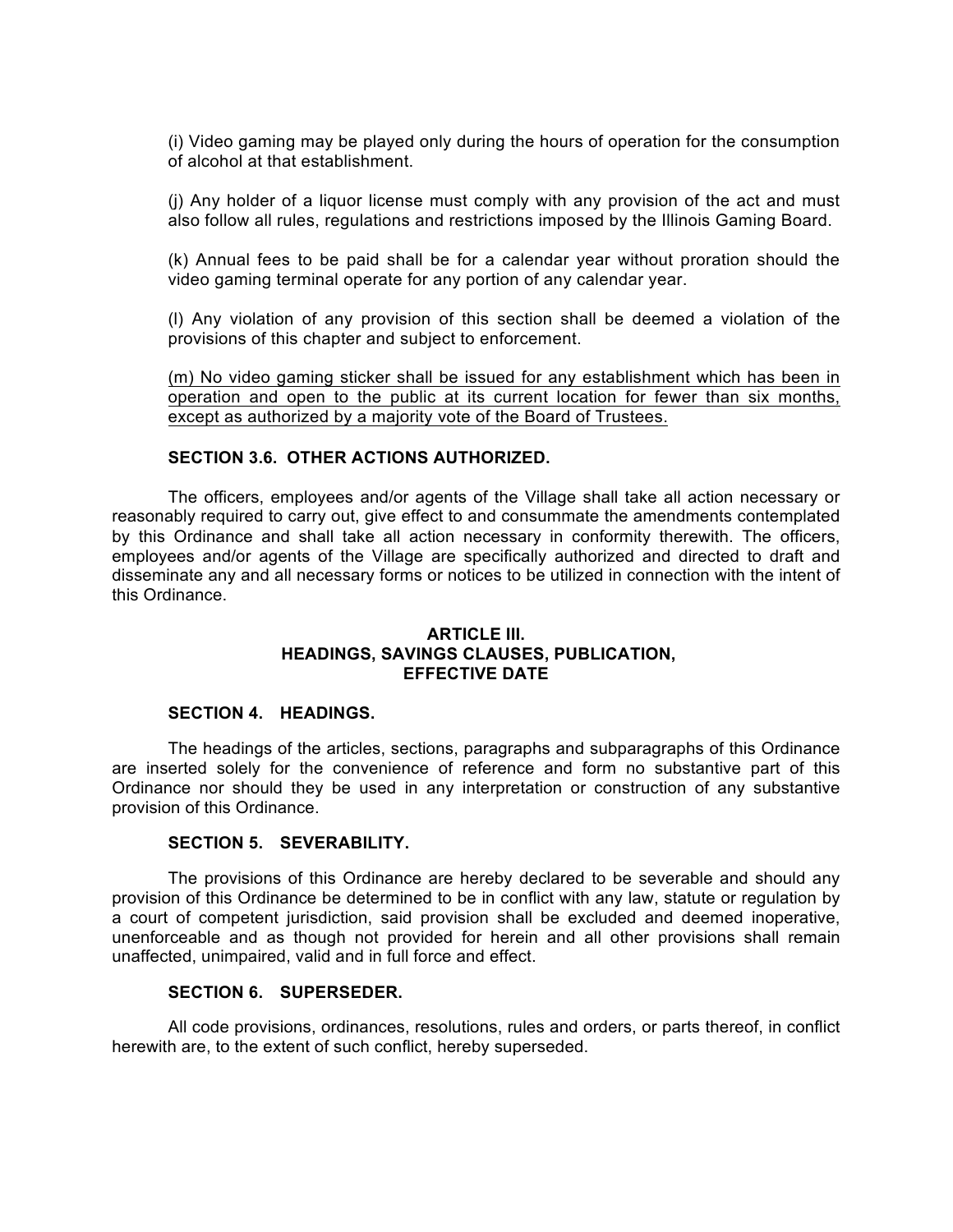### **SECTION 7. PUBLICATION.**

A full, true and complete copy of this Ordinance shall be published in pamphlet form or in a newspaper published and of general circulation within the Village as provided by the Illinois Municipal Code, as amended.

# **SECTION 8. EFFECTIVE DATE.**

This Ordinance shall be effective and in full force ten (10) days after its passage, approval and publication in accordance with applicable law.

(THE REMAINDER OF THIS PAGE INTENTIONALLY LEFT BLANK)